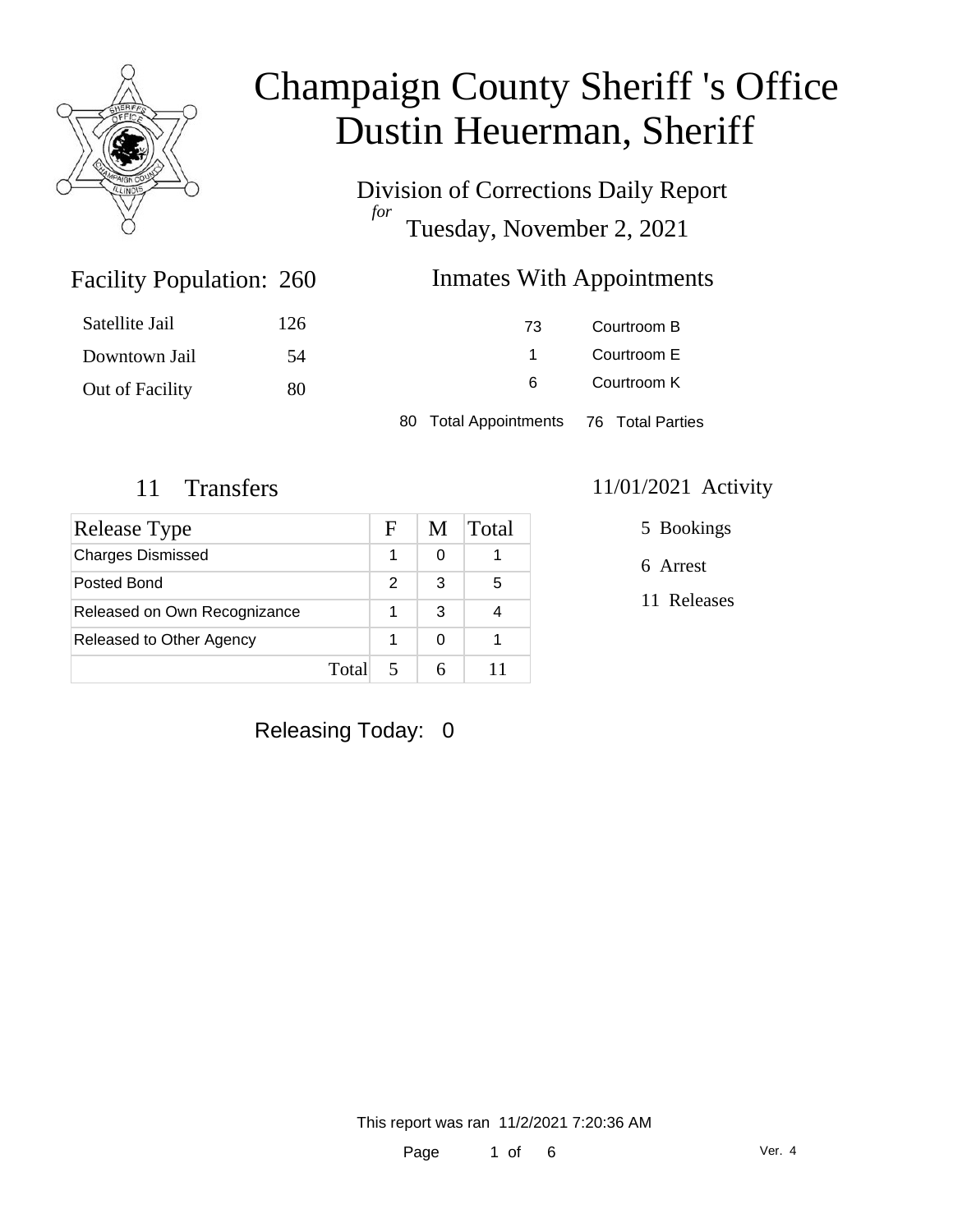

Division of Corrections Daily Report *for* Tuesday, November 2, 2021

#### Custody Status Count

- Electronic Home Dentention 17
	- Felony Arraignment 8
		- Felony Other 4
	- Felony Pre-Sentence 5
		- Felony Pre-Trial 184
	- Felony Pre-Trial DUI 3
	- Felony Sentenced CCSO 2
	- Felony Sentenced IDOC 14
		- Hold Other 2
		- Hold Sentenced IDOC 1
	- Misdemeanor Arraignment 2
		- Misdemeanor Other 1
		- Misdemeanor Pre-Trial 4
			- Petition to Revoke 2
			- Remanded to DHS 11
				- Total 260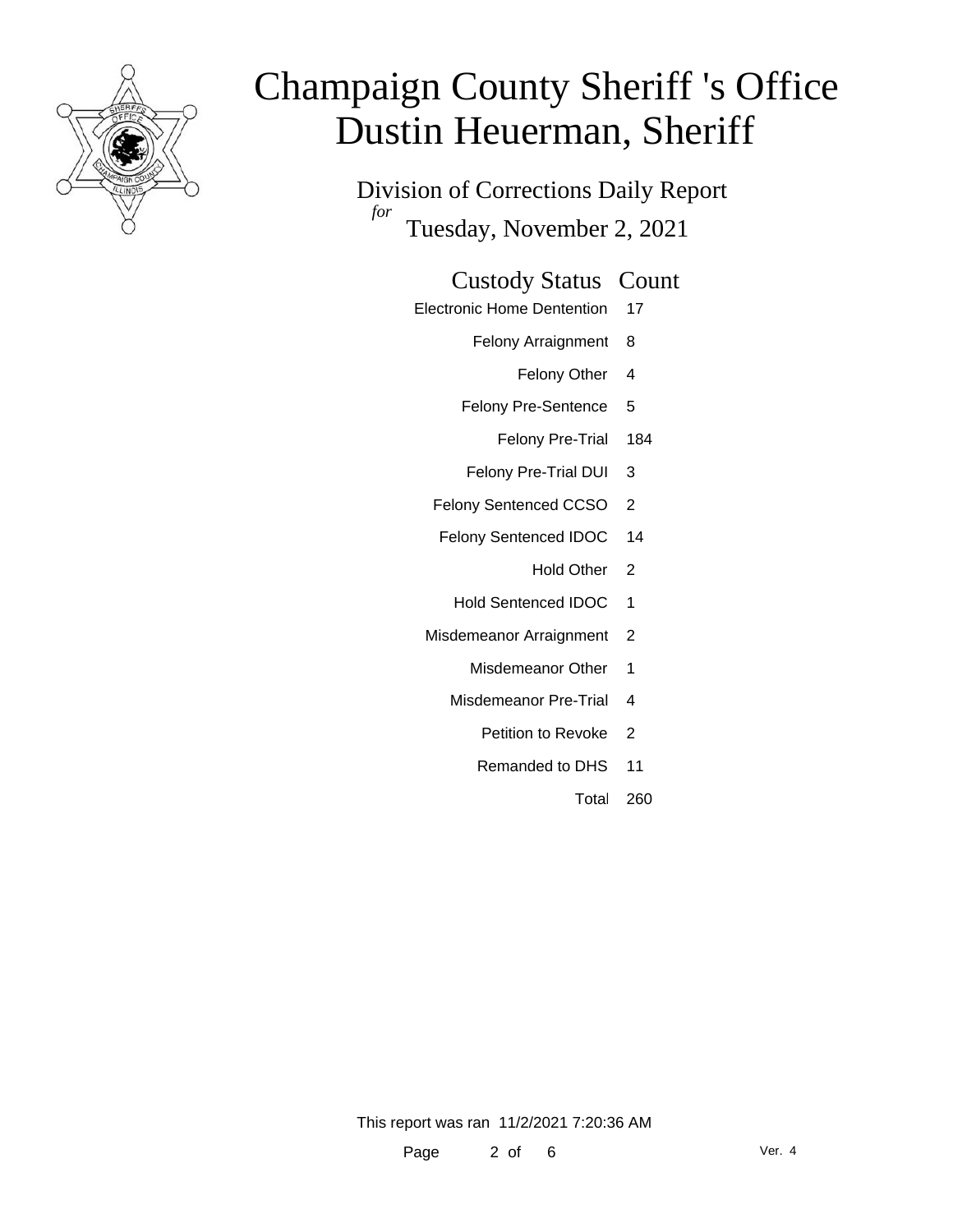

Division of Corrections Daily Report *for* Tuesday, November 2, 2021

### Inmates With Appointments

| Jailing Party Name                    | Location    | Number of Records / Node |
|---------------------------------------|-------------|--------------------------|
| <b>ACKERMAN, CODY JAMES</b>           | Courtroom B | 1 / Downtown Jail        |
|                                       | Courtroom K | 1 / Downtown Jail        |
| ADAMS, WENDY DELOISE                  | Courtroom B | 1 / Satellite Jail       |
| BEAUREGARD, MAURICE RONALD,<br>Junior | Courtroom B | 1 / Satellite Jail       |
| BECKLEY, ANTHONY PATRICK              | Courtroom B | 2 / Satellite Jail       |
| BENNETT, JOHN MICHAEL                 | Courtroom B | 1 / Out of Facility      |
| BLAKELY, HARVEY                       | Courtroom B | 1 / Out of Facility      |
| <b>BOOKER, STEPHON MONTELL</b>        | Courtroom B | 1 / Out of Facility      |
| <b>BRIGGS, PATRICK MONTAY</b>         | Courtroom B | 1 / Out of Facility      |
| BROWN, CORRION DEVONTAE               | Courtroom B | 1 / Out of Facility      |
| <b>BROWN, DANTE MAURICE</b>           | Courtroom B | 1 / Satellite Jail       |
| BROWN, LIONEL TERRELL                 | Courtroom B | 1 / Downtown Jail        |
| <b>BROWN, MARKEL RIKKI</b>            | Courtroom B | 1 / Out of Facility      |
| <b>BROWN, ROCKEITH JAVONTE</b>        | Courtroom B | 1 / Out of Facility      |
| CAIN, ISAIAH DEPRIEST                 | Courtroom B | 1 / Out of Facility      |
| CALDWELL, STEVEN ANDRE                | Courtroom K | 1 / Satellite Jail       |
| CAMPBELL, AARON JACOB                 | Courtroom B | 1 / Satellite Jail       |
| CAMPBELL, KEITH KNAQEEB               | Courtroom B | 1 / Out of Facility      |
| <b>COLLIER, PEREZE MARCEL</b>         | Courtroom B | 1 / Satellite Jail       |
| CONERLY, KIN JOSEPH                   | Courtroom B | 1 / Satellite Jail       |
| CRAIG, ANTOINE DARRELL                | Courtroom B | 1 / Out of Facility      |
| DAVIS, MARTIN DENNIS                  | Courtroom B | 1 / Satellite Jail       |
| DAVIS, TAMIKA                         | Courtroom B | 1 / Satellite Jail       |
| DAVIS, TAVEON CORNELIUS               | Courtroom B | 1 / Downtown Jail        |
| DIAL, CLAYTON COLE                    | Courtroom B | 1 / Satellite Jail       |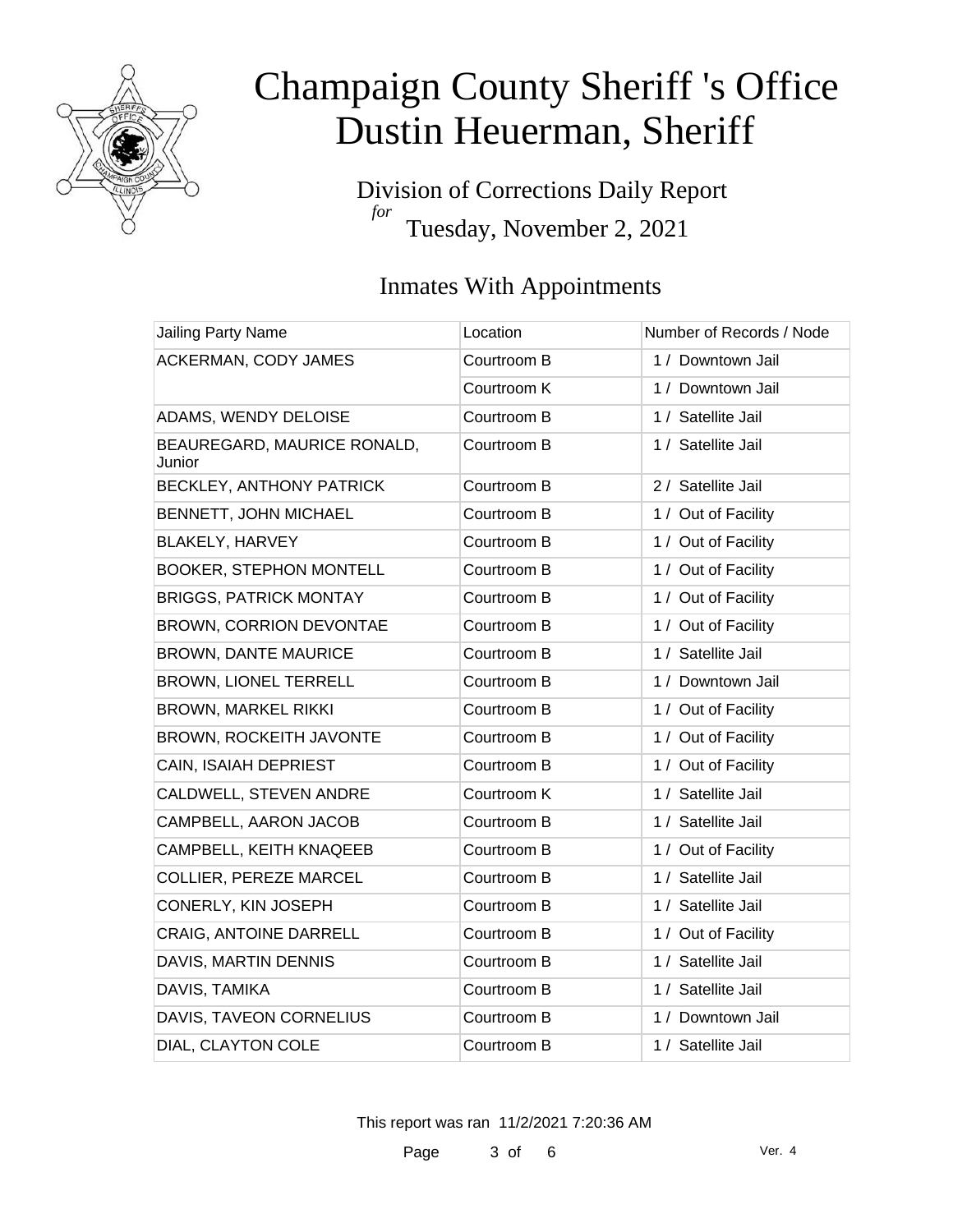

#### Division of Corrections Daily Report *for*

Tuesday, November 2, 2021

| DOMINGO-CASTANEDA, FRANCISCO   | Courtroom B | 1 / Downtown Jail   |
|--------------------------------|-------------|---------------------|
| DORRIS, KEMION DAETOCE         | Courtroom B | 1 / Satellite Jail  |
| DORRIS, LORENZO                | Courtroom B | 1 / Satellite Jail  |
| DROLLINGER, CALEB SCOTT        | Courtroom K | 1 / Satellite Jail  |
| DYE, KENNE YAKIEM              | Courtroom B | 1 / Out of Facility |
| FERGUSON, CHRISTOPHER JERMAINE | Courtroom B | 1 / Satellite Jail  |
| FINLEY, KEVIN DANTE            | Courtroom B | 1 / Downtown Jail   |
| FREEMAN, ANGEL JANILA KAY      | Courtroom B | 1 / Satellite Jail  |
| <b>GRAHAM, CORTEZ LAMON</b>    | Courtroom B | 1 / Out of Facility |
| <b>GRANT, CEDRIC DYSHAWN</b>   | Courtroom B | 1 / Out of Facility |
| HARTMAN, JEREMY WAYNE          | Courtroom K | 1 / Satellite Jail  |
| HAYES, CAMERON TAYLOR MALEEK   | Courtroom B | 1 / Downtown Jail   |
| HEINZ, ANDREW MICHAEL          | Courtroom B | 1 / Satellite Jail  |
| HENRY, CRAIG ANDREW            | Courtroom B | 1 / Satellite Jail  |
| HERNANDEZ-LOPEZ, ERNESTO       | Courtroom B | 1 / Satellite Jail  |
| HILL, JACOB MILES              | Courtroom B | 1 / Satellite Jail  |
| HILL, XAVIER LENSHAUN          | Courtroom B | 1 / Satellite Jail  |
| HOLBROOK, JOHNNIE MATHIS       | Courtroom B | 1 / Satellite Jail  |
| HUNT, TAVARIS EARL             | Courtroom E | 1 / Downtown Jail   |
| JACKSON, LAMONT JEREMIE        | Courtroom B | 2 / Satellite Jail  |
| JACKSON, STEVE ALLEN           | Courtroom B | 1 / Out of Facility |
| JOHNSON, KAWAME TERRENCEIM     | Courtroom B | 2 / Satellite Jail  |
| LARUE, TERENCE TRAMEL          | Courtroom B | 1 / Out of Facility |
| LAWS, TERON RAMONTE            | Courtroom B | 1 / Out of Facility |
| LAWS, WILLIAM ZARAK, Third     | Courtroom B | 1 / Satellite Jail  |
| LEE, AMAHRION JA'MERE          | Courtroom B | 1 / Satellite Jail  |
| LENOIR, JOHN CHRISTOPHER       | Courtroom B | 1 / Downtown Jail   |
| LILLARD, LAWRENCE TYRONE       | Courtroom B | 1 / Out of Facility |
| MARTIN, MANNIX TILMOND         | Courtroom B | 1 / Downtown Jail   |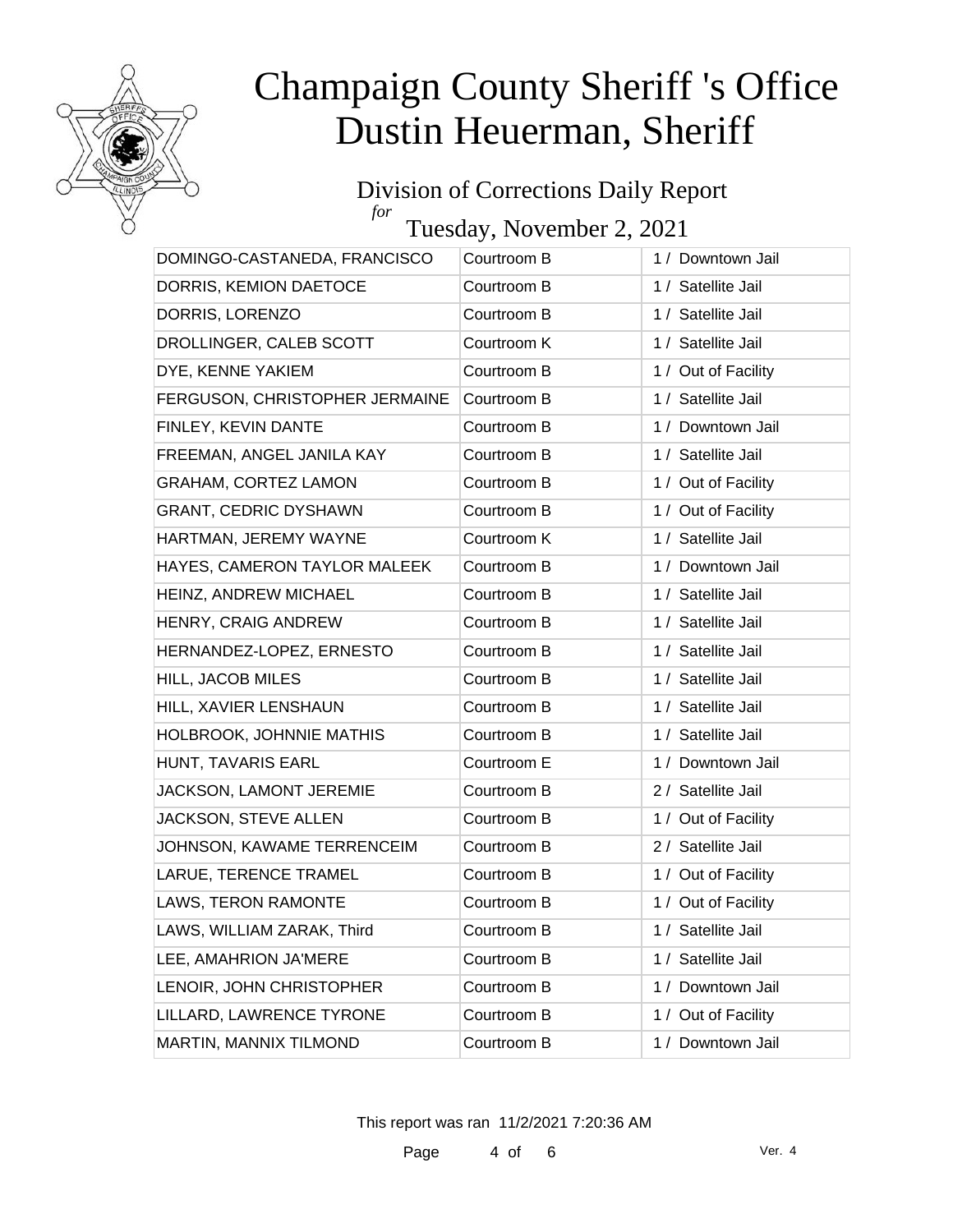

#### Division of Corrections Daily Report *for*

Tuesday, November 2, 2021

| MERRIFIELD, THEJUAN CORTEZ     | Courtroom K | 1 / Downtown Jail   |
|--------------------------------|-------------|---------------------|
| MILES, DARRION ANTONIO KEVONTA | Courtroom B | 1 / Out of Facility |
| MILES, DEVLON VON, Junior      | Courtroom B | 1 / Downtown Jail   |
| OWENS, ANDREA MICHELLE         | Courtroom B | 1 / Satellite Jail  |
| ROBINSON, DONTRELL DEVON       | Courtroom B | 1 / Out of Facility |
| ROBINSON, LEON SOLOMON         | Courtroom B | 1 / Downtown Jail   |
| RUNGE, ANDRE MARSEAN           | Courtroom B | 1 / Out of Facility |
| <b>SANDERS, MARKELL LAMAR</b>  | Courtroom B | 1 / Satellite Jail  |
| SCHINDLER, RICHARD ALLEN       | Courtroom B | 1 / Satellite Jail  |
| SIMMONS, MICHAEL JAMAL         | Courtroom B | 1 / Out of Facility |
| SMITH, TARRIO TERRELLE         | Courtroom B | 1 / Satellite Jail  |
| STOVER, ANDREW WADE            | Courtroom B | 1 / Downtown Jail   |
| STRONG, CORTEZ                 | Courtroom B | 1 / Satellite Jail  |
| TAYLOR, STANLEY JAMES          | Courtroom B | 1 / Satellite Jail  |
| TIPSORD, NOAH LEE              | Courtroom B | 1 / Out of Facility |
| TOY, KAYON LARENZ              | Courtroom B | 1 / Satellite Jail  |
| TRAVIS, DENZEL DANTRELL        | Courtroom B | 1 / Downtown Jail   |
| TURNER, TIMOTHY SEANTEZ        | Courtroom B | 1 / Out of Facility |
| WEBSTER, DERRIAL DEVON         | Courtroom B | 1 / Satellite Jail  |
| <b>WESLEY, FRANK LADELL</b>    | Courtroom K | 1 / Satellite Jail  |
| WHITE, JUSTIN STEVEN           | Courtroom B | 1 / Satellite Jail  |
| WILLIAMS, JAVONTAE DEMAR       | Courtroom B | 1 / Out of Facility |
| WILLIAMS, TRAYSHAUN DEVONTA    | Courtroom B | 1 / Satellite Jail  |

### **Transfers**

| EVANS, AYONIE ANTOINETTE                         | Released on Own Recognizance | Satellite Jail |
|--------------------------------------------------|------------------------------|----------------|
| <b>FARRIES, CORDELL LAMONT</b>                   | Posted Bond                  | Satellite Jail |
| <b>GRAHAM-BAILEY, ROBESON</b><br>CHARLES WILLIAM | Posted Bond                  | Satellite Jail |
| MAGEE, ANAYSHA KAY MONIQUE Posted Bond           |                              | Satellite Jail |